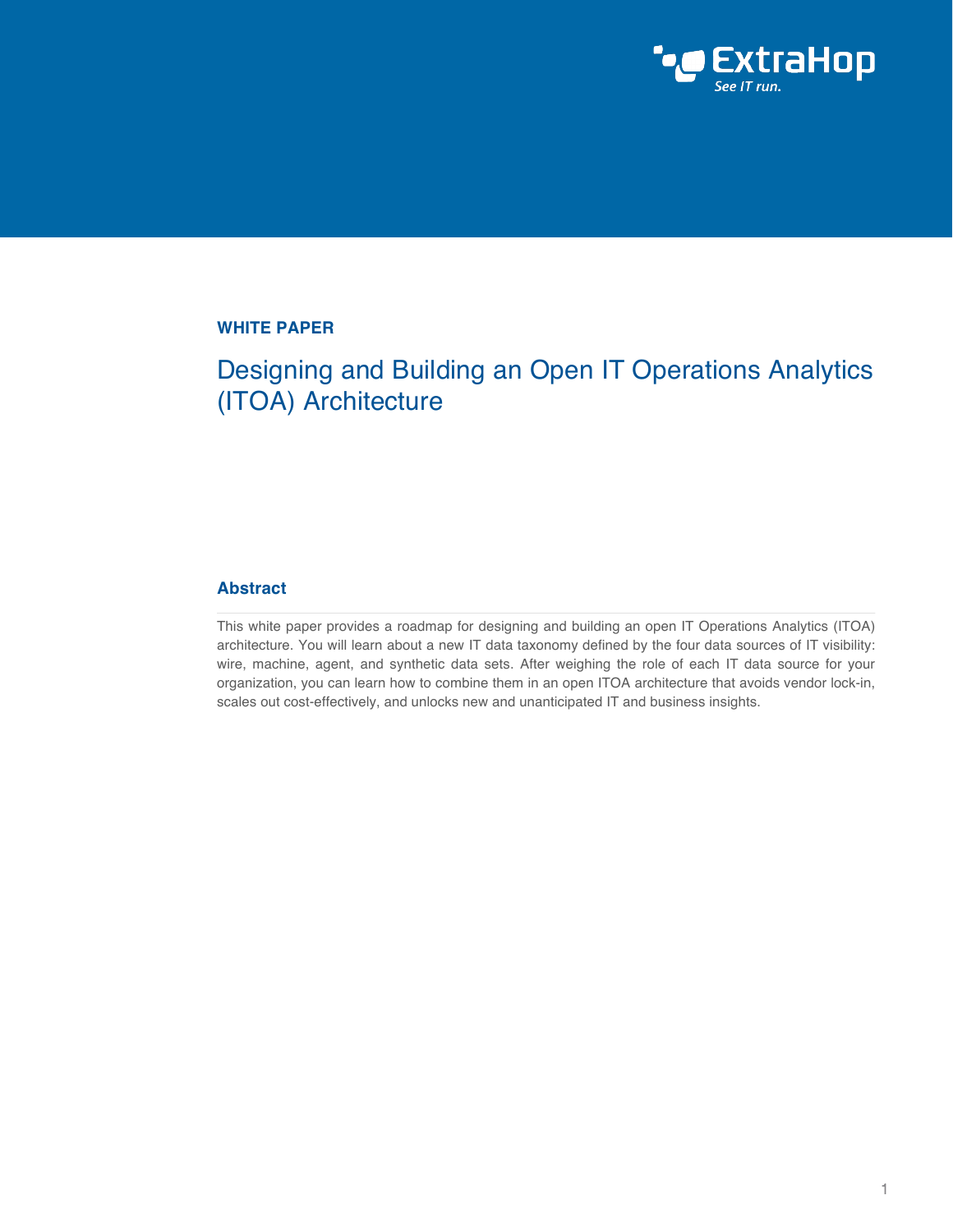

# Table of Contents

|                                                       | <b>Executive Summary</b>                     | 3  |
|-------------------------------------------------------|----------------------------------------------|----|
| The Need for an Open ITOA Architecture                |                                              |    |
| The Four Sources of IT Visibility: A Taxonomy         |                                              |    |
|                                                       | Machine Data                                 | 6  |
|                                                       | <b>Wire Data</b>                             | 7  |
|                                                       | Agent Data                                   | 8  |
|                                                       | <b>Synthetic Data</b>                        | 9  |
|                                                       | <b>Other Sources</b>                         | 10 |
| Tying Everything Together: Open Architecture for ITOA |                                              |    |
|                                                       | Selecting Sources of IT Visibility           | 10 |
|                                                       | Selecting a Data Store for the ITOA Platform | 10 |
|                                                       | Selecting a Visualization Solution           | 11 |
| Conclusion                                            |                                              |    |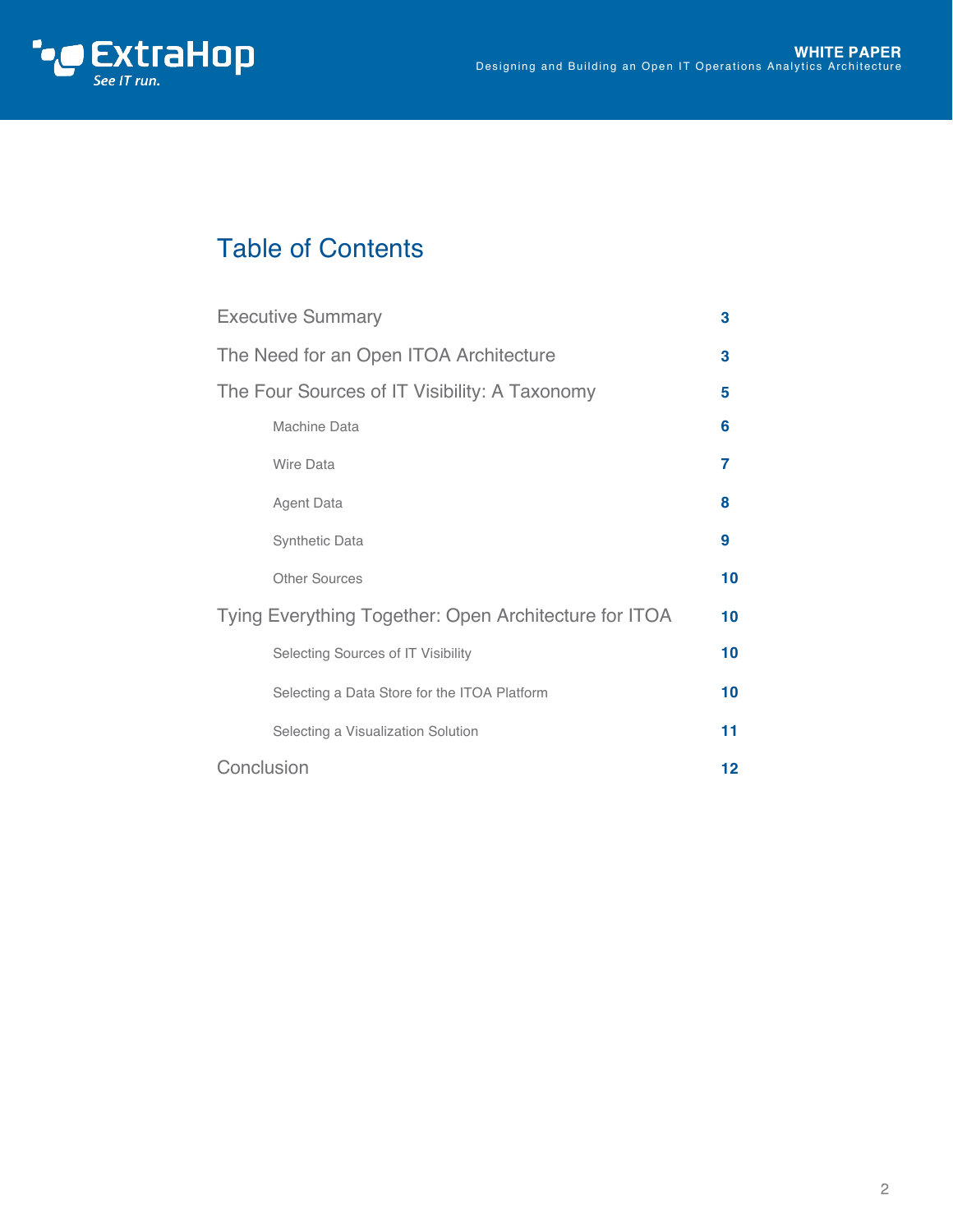

# Executive Summary

This paper explains the need for and benefits of designing an Open IT Operations Analytics (ITOA) architecture based on the principle of streaming vastly different IT data sets into a scalable, non-proprietary data store for exploration and multi-dimensional analysis. Many IT organizations do not realize how they can use rich data sets that they already have for better operational and business decisions. The objective of Open ITOA is to enable the discovery of new valuable relationships and insights derived from these combined data sets. This will drive improved IT operations, add business value, prevent vendor or data lock-in to proprietary systems, and provide a roadmap for the cost-effective expansion of the analytics architecture.

With the aim of providing practical and prescriptive guidance, this paper introduces a taxonomy that covers the primary data sets that serve as the foundation of Open ITOA. This taxonomy not only defines machine data, wire data, agent data, and synthetic data, but also explains each data source's strengths, limitations, and potential uses in an organization. By classifying data sets according to their source, you can select best-of-breed technology on an objective basis. The goal is to put you in control of your ITOA platform by providing vendor choice and minimizing switching costs if you decide to replace any particular data source technology.

Using the four sources taxonomy, you can assess your current toolset to identify and eliminate redundancies, address technology gaps, and evaluate new solutions while building toward a unified and Open ITOA practice. Organizations that have adopted this practice have reduced the number of tools and products in use from an average of 22 products down to less than 8 while increasing operational visibility, IT productivity, improved MTTR, and cross-team collaboration (through fewer and dramatically shorter "war room" sessions). Open ITOA architectures can also augment traditional business intelligence architectures.

The final section of this paper provides some prescriptive guidance for designing an open ITOA architecture, including concrete actions to take when evaluating your existing tool sets, selecting non-proprietary data stores, as well as choosing visualization and analysis tools.

#### **PLAN NOW FOR ITOA**

Gartner estimates that by 2017, 15% of enterprises will actively use ITOA solutions, up from just 5% in 2014. IT executives should plan an open architecture for their ITOA solution, which will minimize costs and ensure the best results for their organization.

# The Need for an Open Architecture for ITOA

IT organizations purposefully design and build architectures for their applications, networks, storage, cloud, and security systems, but what about IT Operations? If you asked a CIO or VP of IT, "Do you have a network or security architecture?" they would of course answer, "Yes." In most cases, they would be able to describe their strategy, the principles driving that strategy, and the components of those architectures. But if you ask, "Do you have an IT Operations architecture?" most would not be able to describe a strategy let alone the principles behind their tool selection. It is ironic that production IT Operations—the intersection where the technology and business meet is the one place in the IT organization that lacks a well-defined and unified architecture.

Lacking a planned architecture for gaining visibility, IT organizations purchase monitoring and management products according to the specific needs of specialist groups. The network team will have one set of tools; the application support team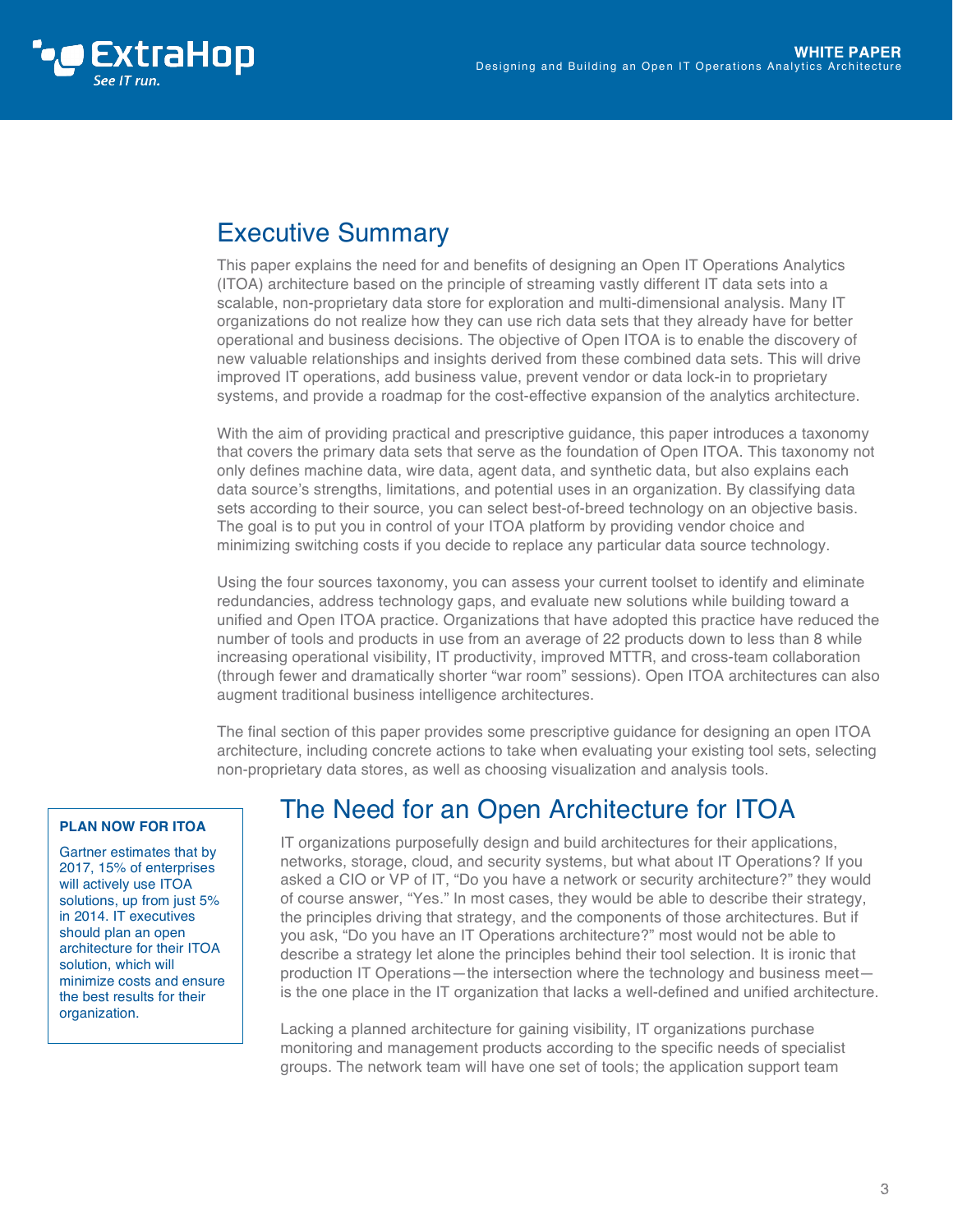

another; DBAs, storage teams, and system administrators will all have others; and so forth. What results is "tool bloat" and a number of disparate views, and information locked in their own data stores, with no easy way to correlate data sets and gain holistic insight.

However, it is not entirely IT organizations' fault for a lack of a unified architecture; IT management vendors are primarily to blame because they rarely, if ever, pursue meaningful integration between siloed products that would enable a unified architecture. Meaningful integration does not mean sharing SNMP traps, alerts, or writing plug-ins. While these can be useful, the only way to achieve ITOA insights from expected relationships while discovering new ones is through unrestricted data integration using a common data store. This data store must be open and non-proprietary. It cannot be controlled by any one vendor because that represents too big of a business risk for the others. The data store serves as a neutral ground where different monitoring products can be fairly compared based on the data they provide. This approach also negates vendors' attempts to control their customers by locking their data in a proprietary data store and then discouraging meaningful integration with products that could be perceived as competing.

|                    | <b>TRADITIONAL</b><br><b>IT MONITORING AND ANALYTICS</b>                                                                                                                                                              | <b>NEXT-GENERATION</b><br><b>IT MONITORING AND ANALYTICS</b>                                                                                                                                     |
|--------------------|-----------------------------------------------------------------------------------------------------------------------------------------------------------------------------------------------------------------------|--------------------------------------------------------------------------------------------------------------------------------------------------------------------------------------------------|
| Context            | IT teams purchase their own monitoring tools,<br>each with a data set that cannot be easily<br>correlated across other data sets. IT teams<br>lack context when answering questions.                                  | Open data streams and generous APIs<br>enrich data with context and enable<br>collaboration across multiple IT teams and<br>offer value to business stakeholders.                                |
| <b>Flexibility</b> | Traditional proprietary data stores and<br>analytics solutions rely on rigid schemas that<br>require weeks or months to change.<br>Organizations' data is locked in a proprietary<br>data store and cannot be ported. | Modern, non-proprietary data stores enable<br>organizations to easily perform ad hoc<br>queries on unstructured data. Data can be<br>moved from one data store to another<br>without hinderance. |
| <b>Scalability</b> | Relational database technology does not<br>scale well.                                                                                                                                                                | NoSQL data stores are built for scalability.                                                                                                                                                     |
| Cost               | Discrete proprietary tools for each IT team<br>and limited scalability increase licensing and<br>maintenance costs.                                                                                                   | A rationalized toolset offering the four<br>sources of IT visibility and a non-proprietary<br>data store reduce licensing and maintenance<br>costs.                                              |

It is time for IT organizations to take an architectural approach to ITOA, intentionally designing a open system to deliver consistent, high-quality results for performance, availability, security, and business insight. An Open ITOA platform will provide both real-time analysis for what is happening within the environment at any given time as well as the ability to query indexed data on an ad hoc basis for forensic analysis and long-term trending. This platform will primarily provide value for IT Operations, Security, and Application teams, but will also benefit business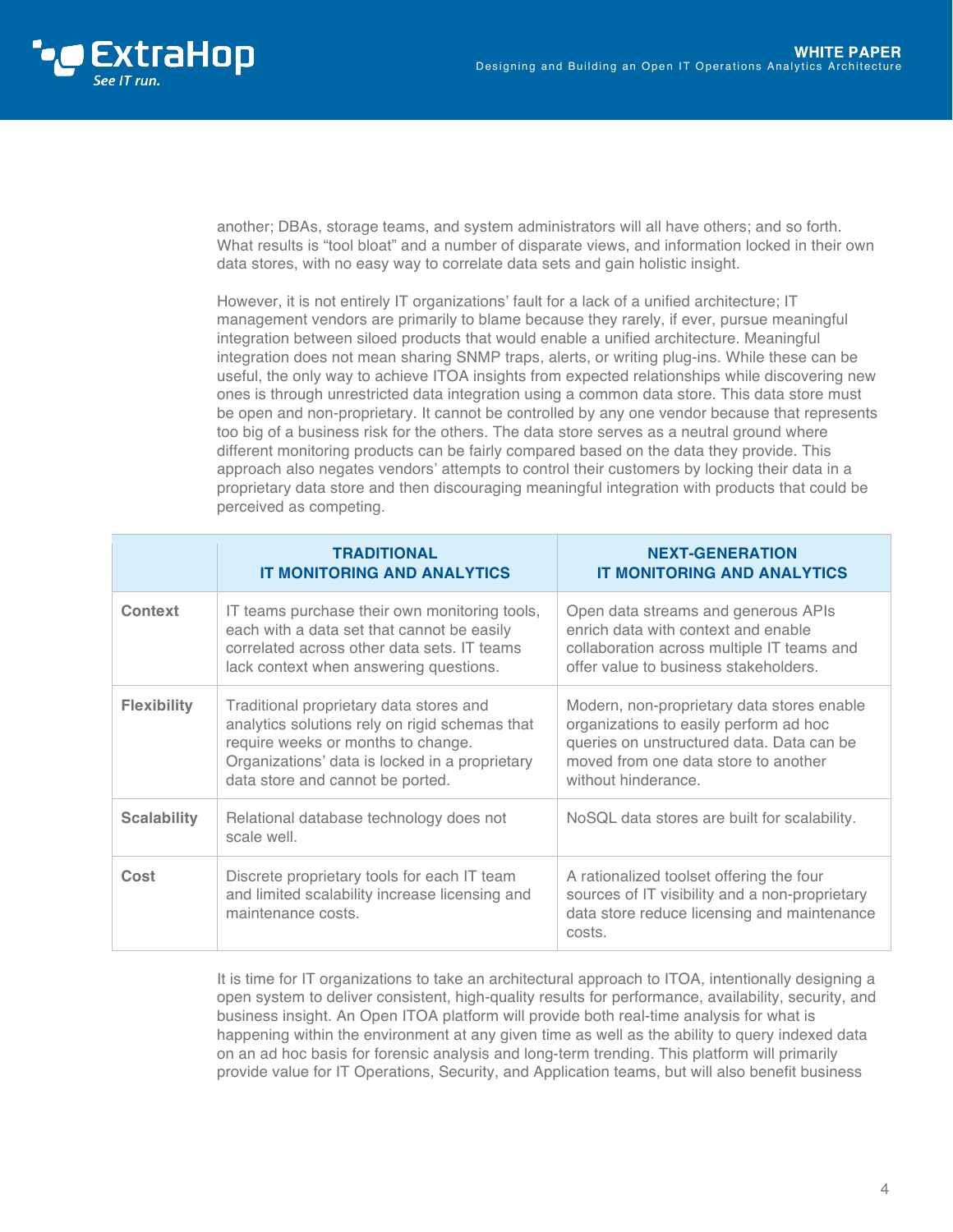

stakeholders through business-value dashboards.

With an open architecture for ITOA, IT organizations can:

- Proactively identify and resolve performance and security issues
- Correlate transactions and events across every tier of the infrastructure
- Intelligently plan IT investments and optimize infrastructure
- Facilitate collaboration across various IT teams
- Improve the IT staff productivity and workflow efficiency
- Reduce costs by rationalizing their IT operations management toolset
- Provide line-of-business stakeholders with real-time insights

As stated previously, no single IT management or monitoring vendor will provide this ideal solution, but with a planned and purposefully designed open architecture that incorporates the four sources of IT visibility, you can effectively evaluate different solutions and how they fit into a unified ITOA architecture that is appropriate for your organization.

# The Four Sources of IT Visibility: A Taxonomy

In order to break down the siloes in the IT organization, IT teams need to stop thinking in terms of product categories such as NPM, APM, and EUM and instead think in terms of the data output of those products. Thinking in terms of product categories only leads to greater confusion. Go to any of these vendors' web site and you will see that they all provide application, network, cloud, virtualization, infrastructure, system, database, and storage visibility.

As organizations prepare to adopt ITOA architectures, a new taxonomy can help to clarify what components are required. Borrowing from Big Data principles, a new IT data taxonomy classifies data sets by their source. The benefit of this taxonomy is to accurately set expectations of what types of outputs you can expect from each product.

An IT Operation Analytics (ITOA) architecture must combine the following four IT data sources for complete visibility. Each data source provides important information that makes it well suited for specific objectives and is complimentary to the others.

**Borrowing from Big Data principles, a new IT data taxonomy classifies data sets by their source to accurately set expectations of what types of outputs you can expect.**

- 1. **Machine data** is system self-reported data, including logging provided by vendors, SNMP, and WMI. This information about system internals and application activity helps IT teams identify overburdened machines, plan capacity, and perform forensic analysis of past events.
- 2. **Wire data** is all L2-L7 communications between all systems. This source of data has traditionally included including deep packet inspection and header sampling but recent advancements allow for far deeper, real-time wire data analysis.
- 3. **Agent data** from byte-code instrumentation and call-stack sampling. Code diagnostic tools have traditionally been the purview of Development and QA teams, helping to identify hotspots or errors in software code.
- 4. **Synthetic data** from synthetic transactions and service checks. This data enables IT teams to test common transactions from locations around the globe or within the datacenter.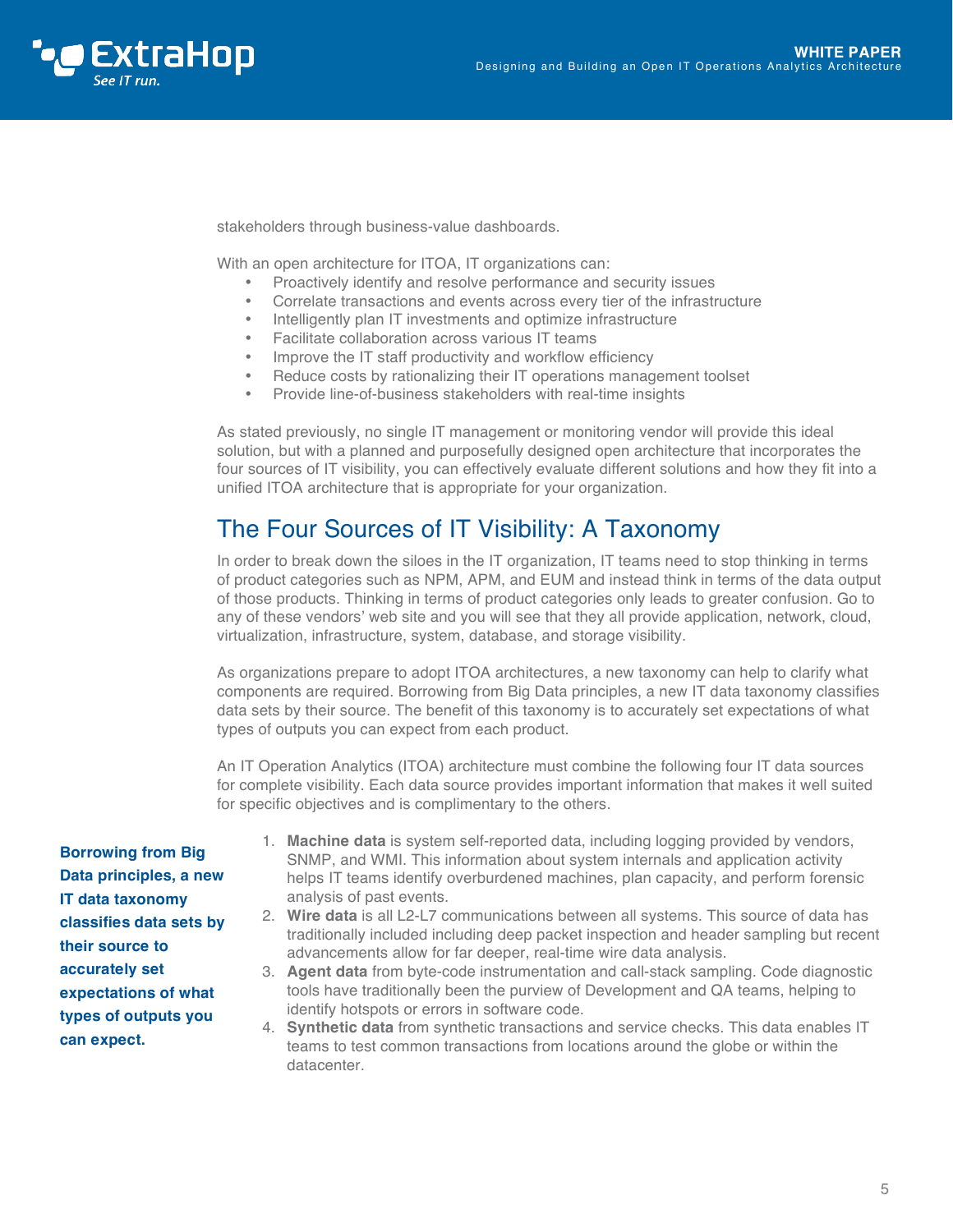



The following sections describe each source of data in detail. It is important to understand the capabilities and limitations of each data source so that you can determine its applicability in your organization. This paper will not cover the capabilities of products that consume machine data and only discuss the data source itself and what that source can and cannot provide to assist end-users.

## **Machine Data**

**Definition:** Machine data is system self-reported information produced by clients, servers, network devices, security appliances, applications, remote sensors, or any data that is selfreported by a machine. Machine data outputs tend to be log files or SNMP and WMI polling and traps. Machine data can be classified as time-series, event-driven data.

**Examples:** SNMP and WMI are common methods for capturing point-in-time metrics, representing active and passive methods of acquiring machine data. When polling a system, you are asking for information. When using traps, you are waiting for the system to push out information. Log files are ubiquitous across systems and devices and include application logs, call records, file system audit logs, and syslog.

**Strengths:** Machine data is ubiquitous and can contain a wealth and variety of information, including: application counters, exceptions, methods and service states; CPU, memory, and disk utilization and I/O, NIC performance; Windows and Linux events; firewall and security events, configuration changes, audit logs, and sensor data such as temperature and pressure readings. The variety of information to be mined from machine data is nearly endless which makes it a powerful source of data not only for IT Operations but for the business as well. The information about system internals and self-reported application activity helps IT teams identify overburdened machines, plan capacity, and perform forensic analysis of past events**.**

**Limitations:** As the data source implies, you are dependent upon the machine to produce timely, thorough, usable, and accurate information. Because of the wide variety of machines,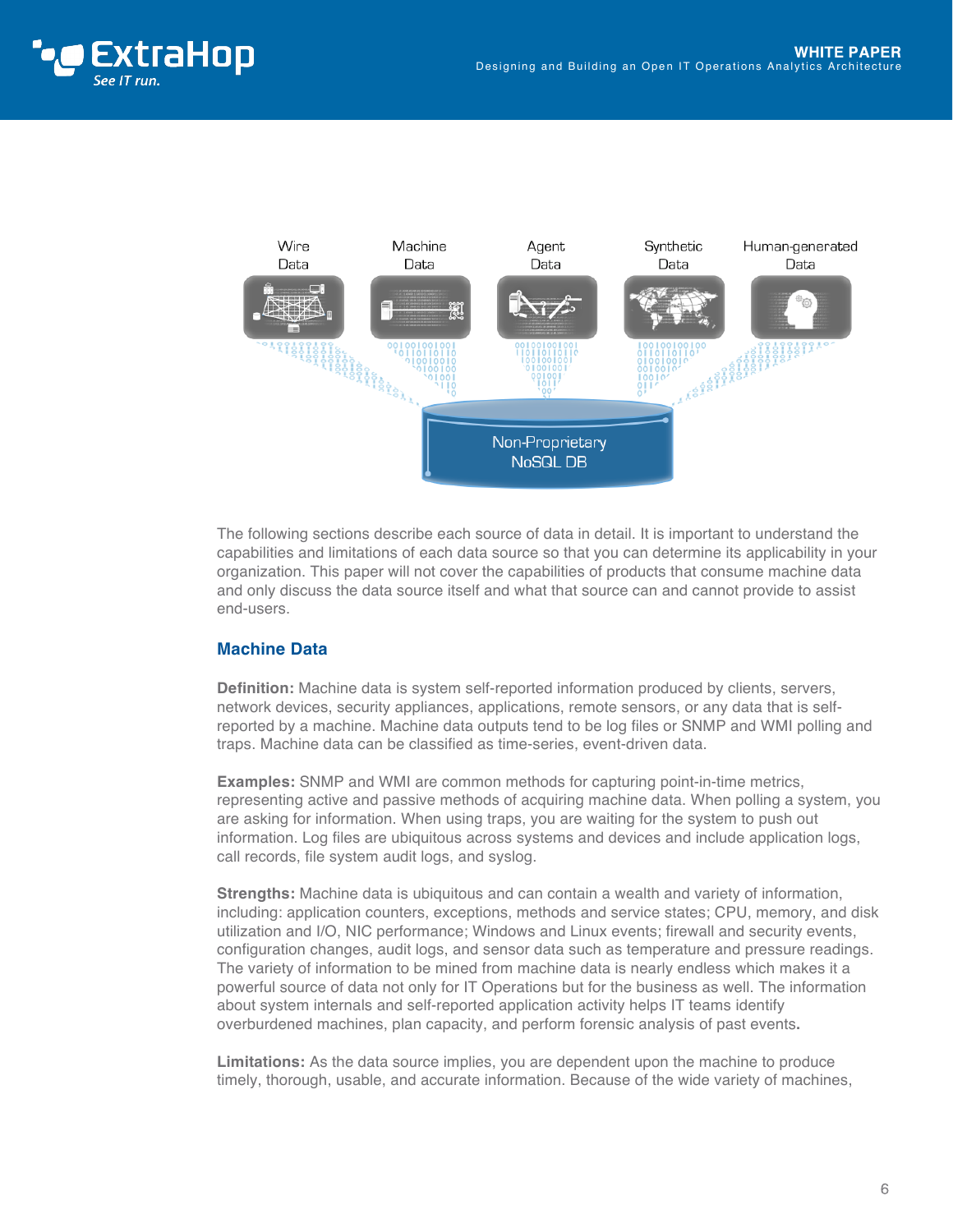

systems, and applications in existence from many different vendors, the quality, usability, and thoroughness of machine data can vary greatly depending upon vendor and even vary widely among product teams working for the same company. Another limitation is that if a machine or application is under duress, the system may not log information accurately or at all. Finally, there is valuable information that is either impractical or impossible for machines to log. This would include information found in transaction payloads, database stored procedures, storage transaction performance or any timed measurements between multiple systems.

### **Key Questions**

- Are your systems administrators using tools such as PowerShell to manage the types of machine data collected? The answer to this question will help determine how well your organization is using machine data.
- Do you have a log indexing and analysis solution in place? If so, how much data do you send to it for indexing each day?
- What percentage of your server infrastructure is virtualized? In highly virtualized environments, application performance is less correlated with resource utilization metrics than when applications run on dedicated infrastructure.

## **Wire Data**

**Definition:** Wire data comprises communication that passes between networked systems. At the most fundamental level, wire data is the raw bits flowing between hosts, but it includes the entire OSI stack from L2 to L7, inclusive of TCP state machines and application information passed in L7 payloads. Wire data can be classified as time-series, globally observed transaction-level data.

**Example:** Traditional network monitoring tools scan traffic to capture basic L2-L4 metrics such as TCP flags, Type of Service (ToS), and bytes by port, while packet analyzers take a deeper look at point-in-time captures using deep packet inspection (DPI), which enables IT teams to view individual or contiguous packet payloads. New high-speed packet processing capabilities make it possible to fully analyze all L2-L7 communications passing over the wire in real time.

**Strengths:** Considering that a single 10Gbps link can carry over 100TB in a single day, the communication between servers is easily the most voluminous source of data for an ITOA architecture. This data represents a tremendously rich source of IT and business intelligence providing it can be efficiently extracted and analyzed.

- Wire data can be analyzed passively using a copy of network traffic mirrored off a physical or virtual switch. With this approach, there is no need to deploy agents.
- Wire data is deterministic, observed behavior and not self-reported data. So if a transaction failed because a server crashed, that failure will be observed on the wire but would not be reported by the server.
- Wire data touches each element in the application delivery chain, making it an excellent source of correlated, cross-tier visibility.
- Wire data is real-time and always on. Unlike other data sources that may require configuration with changes, wire data provides an uninterrupted view of dynamic environments.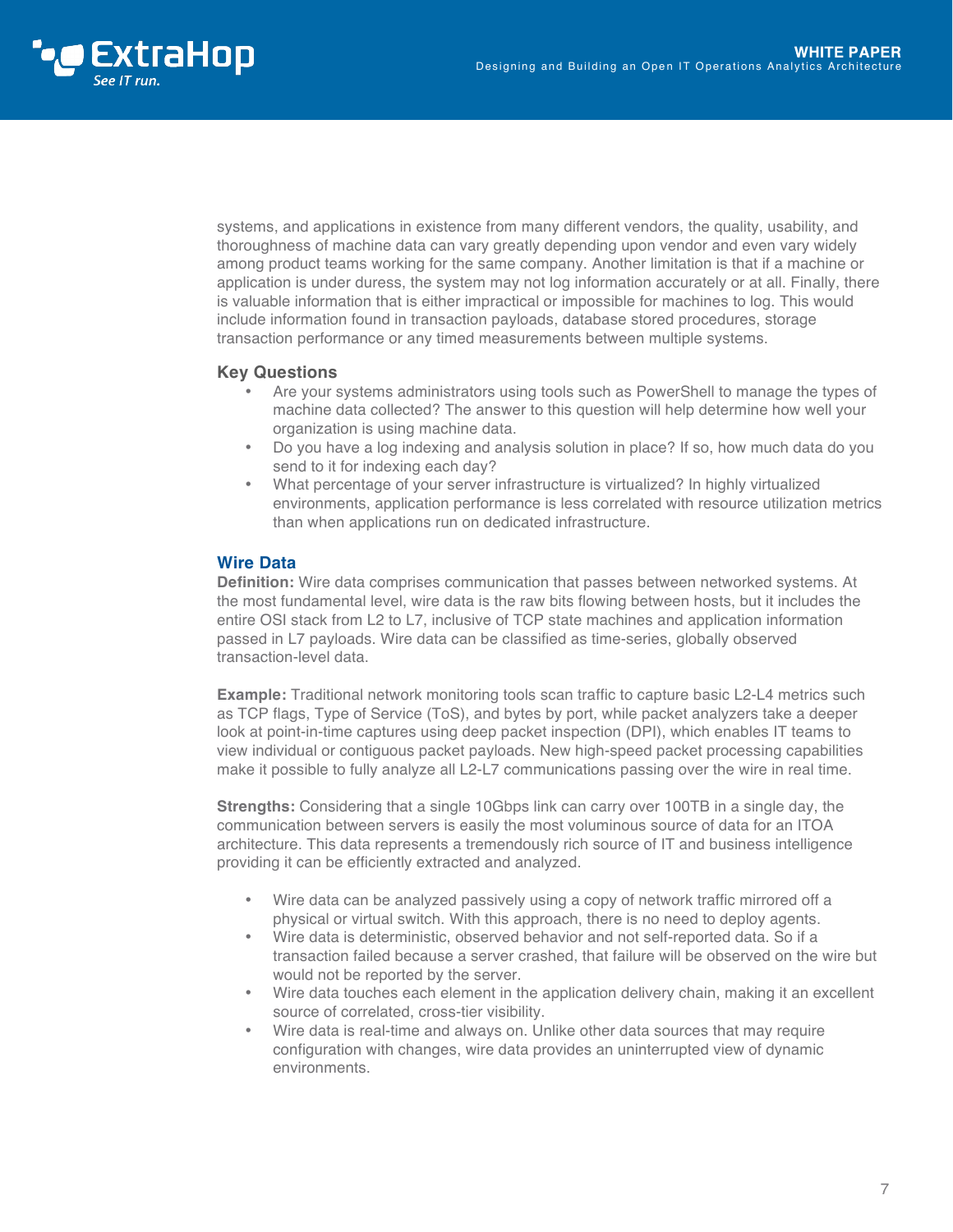

**Limitations:** The primary limitation of wire data is that not all information important for performance, security, or business analysis passes over the wire. Resource utilization metrics, policy and configuration changes, and internal application execution details are some examples of important information that does not pass between systems on the network. Additionally, wire data is dependent on the quality of the network feed. Overloaded network infrastructure should prioritize production traffic over mirrored traffic, which can lead to lossy wire data feeds.

#### **Key Questions:**

- What is the volume and speed of the communications carried over the network in your datacenter?
- Do you have methods in place to analyze all of your wire data? Do those methods of analysis require engineering expertise?
- How many applications is your IT Operations team responsible for?

## **SFLOW, NETFLOW, AND PACKET CAPTURE**

sFlow and NetFlow collectors produce basic network data that is a pre-cursor to wire data, but is more accurately self-reported machine data derived from network routers and switches. These systems do not transform raw packets to structured data that can be measured, visualized, alerted upon, or trended. However, because they provide L2-L4 visibility similar to wire data, sFlow and NetFlow are comparable to other packet-based tools. Packet-based tools are not useful in Open ITOA architectures because packet captures of greater than 10GB become inefficient for ad hoc IT or business analytics. It is much more effective to use a wire data analytics platform to stream pre-processed, structured data to the ITOA data store.

### **Agent Data**

**Definition:** Agent data is derived from bytecode instrumentation and call stack sampling. In custom applications, agents hook into the underlying application runtime environment such as .NET or Java, inserting code at the beginning and end of method calls. Agents can then generate method performance profiles, and using tags or keys, they can trace transactions through various tiers of an application.

**Examples:** Code diagnostic tools have traditionally been the purview of Development and QA teams, helping to identify hotspots or errors in software code. As agents have become more lightweight, they have increasingly been deployed in production environments to better characterize how application code affects performance.

**Strengths:** Agent-based monitoring is the microscope in the ITOA architecture. If you have identified a specific application or device that requires code-level monitoring and management, agent-based monitoring tools can be incredibly useful. Agent data is vital to DevOps, where IT teams must integrate seamlessly with the development process.

For custom-developed applications, agents provide unprecedented ability to do root cause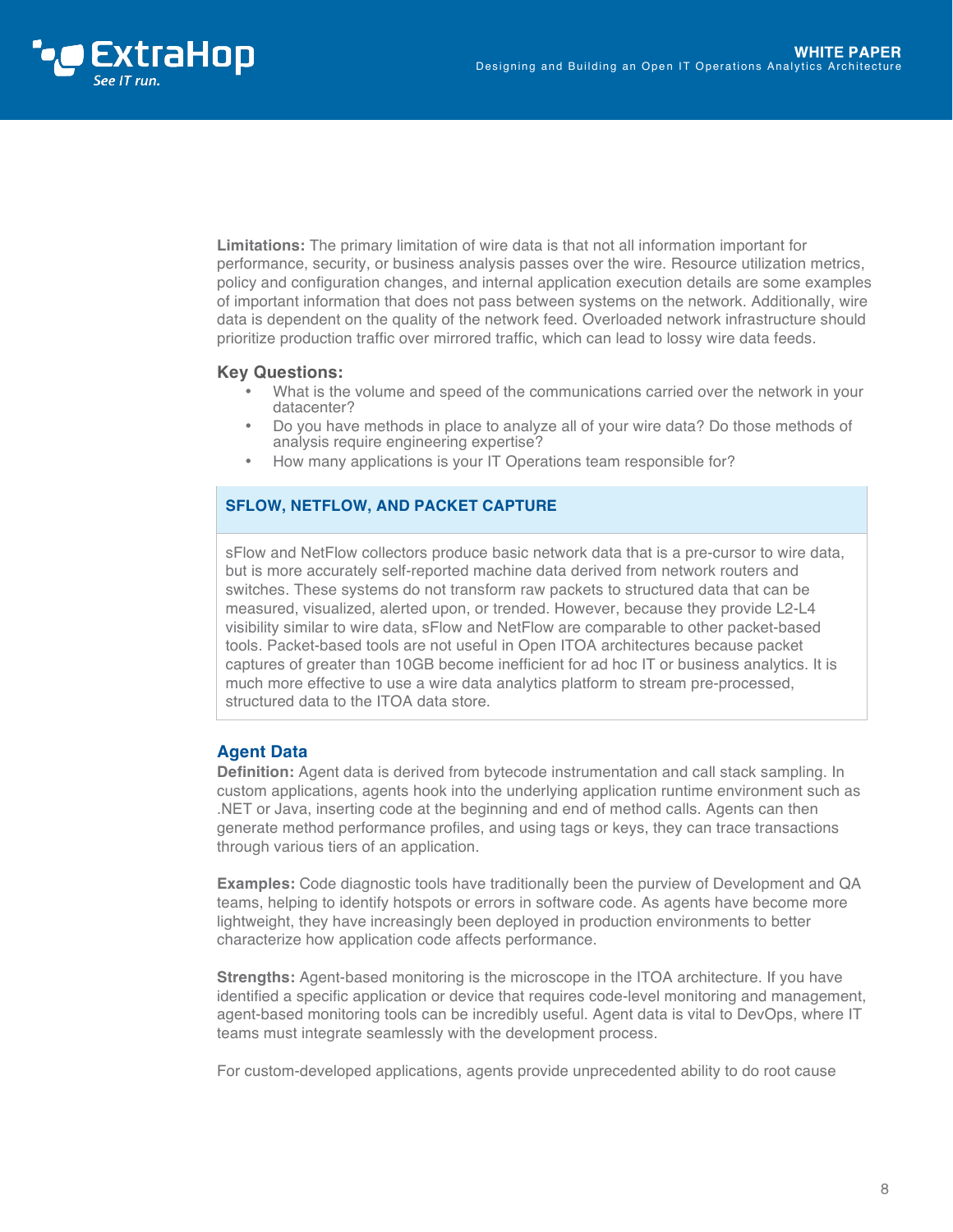

analysis at a code level. By dumping the call stack, developers can see exactly where the code failed; you can capture method entries and exits, memory allocation and free events, and build method traces. By identifying hotspots and bottlenecks, you can optimize the overall performance of your application.

**Limitations:** Agents require trade-offs in terms of performance. Because they exist in the execution path, agents, by design, increase overhead and must also support safe reentrance and multithreading. During runtime, these agents share the same process and address space as your application, which means they have direct access to the stack heap and can perform stack traces and memory dumps. You can capture every class and method call, but your application will be too burdened to run well in a production environment. Tailoring agents for specific applications requires an understanding of both the agents and the application, and optimizing agent monitoring must be considered as part of the development and QA process for each application rollout.

Deploying agents requires access to application code so that they provide little value for off-theshelf applications like Microsoft SharePoint, SAP, or Epic EMR. For those types of applications, do not expect any greater insight with agents than could be gathered from SNMP or WMI machine data. In addition, systems that offer no agent hooks (e.g. ADCs/load balancers, DNS servers, firewalls, routers/switches, and storage) cannot be instrumented with agents.

#### **Key Questions**

- Does your organization develop mission-critical applications, does it primarily rely on offthe-shelf applications, or does it use both types?
- Is your IT Operations team able to interpret the application code?
- Do you have staff resources available to configure agents for production and maintain compatibility?

### **Synthetic Data**

**Definition:** Synthetic data originates outside of your application delivery chain through hosted monitoring tools or as part of active service checks. Firing on a predefined schedule, service checks (pingers) can be anything from simple ICMP pings to fully scripted checks that work through the application flow. To more accurately mimic customer geolocation, probes can be fired from around the globe, representing many points of presence. Synthetic data could be characterized as scheduled and scripted time-series transaction-level data.

**Example:** Typically, pingers answer the question "Can a connection be built?" Most pingers are lightweight and easy to implement. There are many vendors who offer hosted ping services, and many free options available for on-premises deployment. Using services that offer many points of presence, IT teams can understand how geography affects the end user experience.

**Strengths:** Synthetic data enables IT teams to test common transactions from locations around the globe or within the datacenter, and can quickly identify hard failures. Synthetic monitors are easy to implement for both custom and off-the-shelf applications, and can be deployed broadly without significant impact on the application as long as care is taken in setting up the checks.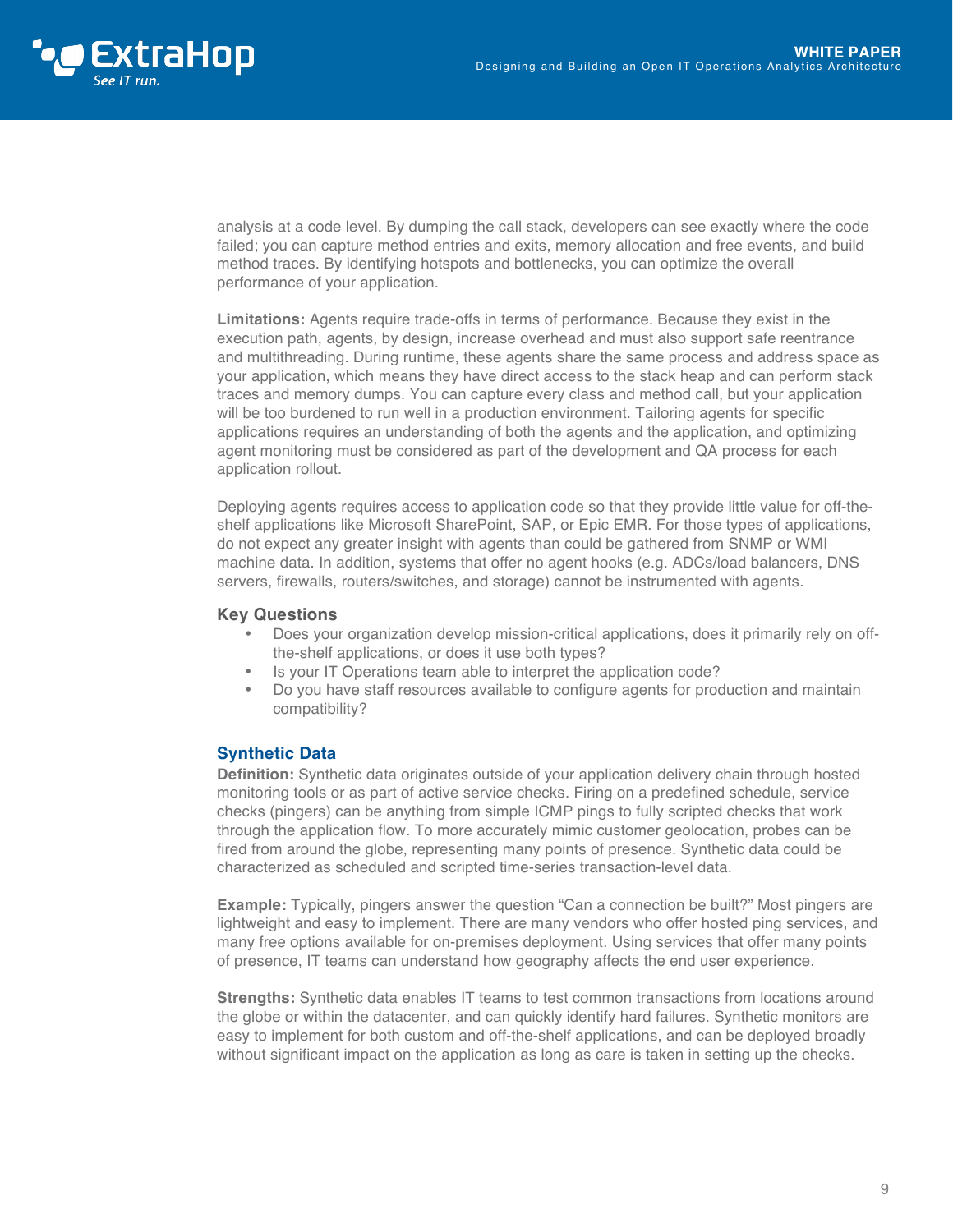

**Limitations:** Because synthetic data is generated outside of the application delivery chain, it does not include insight into why the application is slow or failing. Additionally, synthetic data is generated through sampling and not continuously monitoring real-user transactions; it therefore can miss intermittent problems or problems that only affect a segment of users. Likewise, without an understanding of the success or failure of a transaction, it is easy to mark a service green that is accessible but not functioning correctly.

#### **Key Questions**

- Does your application have a geographically distributed user base?
- Do you need to monitor the success or failure of specific, well-defined transactions, such as an online checkout process?

#### **Other Sources – Human-Generated Data**

Human-generated data includes text documentation, engineering diagrams, Facebook and Twitter posts, and posts and messages from internal social collaboration software. Analyzing human data can provide the end-user contextual information previously unavailable to IT Operations teams. While Big Data solutions can store and manage this type of unstructured data, solutions that convert this data into actionable intelligence are still in their infancy. This remains largely an experimental data source for ITOA architectures. Many applications and use cases for leveraging human-generated data will begin to surface with greater market adoption, which requires tools that take advantage of processing gains to provide real insight.

# Tying It All Together: Open Architecture for ITOA

Once you determine the relative importance of each of the four sources of IT visibility to your organization, you are ready to design an Open ITOA architecture. There are three elements of any Open ITOA platform: extraction of the data, storage and indexing of the data, and presentation or visualization of the data. This section addresses the issues that IT organizations must consider for each element.

### **Selecting Sources of IT Visibility**

When evaluating your current toolset, you may determine that some platforms will work for your Open ITOA architecture by providing one or more of the four sources. Or you may decide that it is time for a refresh. When considering whether an existing or new platform is needed to provide machine data, agent data, synthetic data, and wire data, keep in mind these requirements:

- **Openness –** Integration options, including robust APIs and the possibility for real-time data feeds into a backend data store. Batch data integration will not suffice.
- **Flexibility –** Do not depend on vendors to define new metrics or extend the solution. You should be able to easily adapt the data collected and analyzed to meet new IT and business requirements.
- **Scalability –** Solutions that have onerous licensing or fees for data usage will hinder the growth and utility of your Open ITOA architecture. You should select solutions where you are not constrained by the number of data points or metrics stored based on cost.

### **Selecting a Data Store for the Open ITOA Platform**

The real power of your Open ITOA platform is unlocked when your data sources are combined in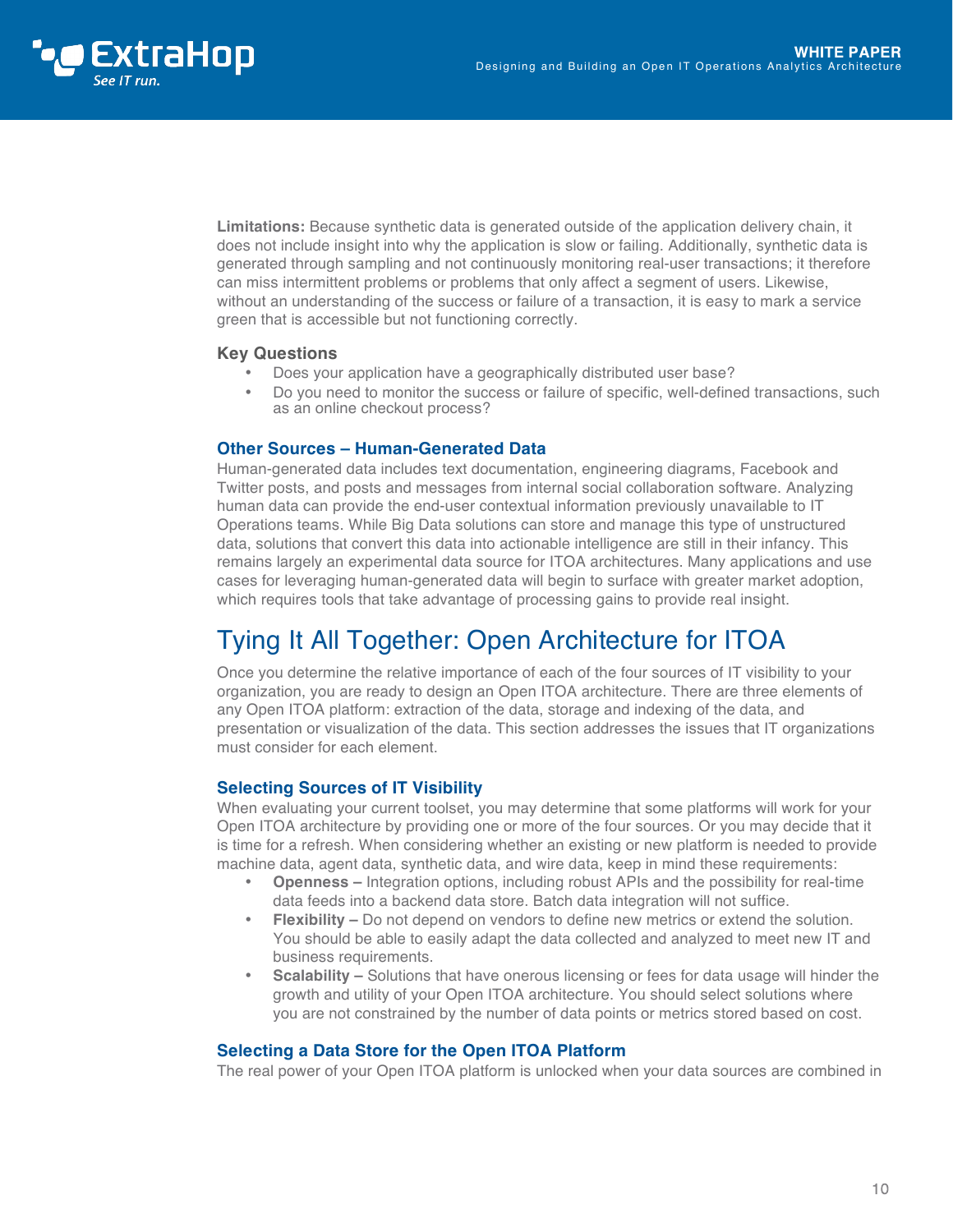

an open, non-proprietary data store that enables contextual search and ad hoc queries, such as ElasticSearch or MongoDB. This is a case where the sum becomes greater than the parts.

When selecting a data store, consider the characteristics of Big Data in general, namely the ever-increasing volume, variety, and velocity of data. With that in mind, the considerations for an Open ITOA data store include:

- **Cost –** Plan for twice as much capacity as you initially think adequate. Your data usage will grow with broader adoption and as your organization adds use cases. Selecting a non-proprietary data store will help avoid licensing costs.
- **Vendor lock-in –** Your data is extremely valuable and should be portable should you decide to change your ITOA data store. Be wary of data stores that are closed or limit how you can use your data. Choosing an open data store will ensure that you have the flexibility to adopt the best technologies in the future.
- **Ecosystem –** Data stores that have broad ecosystems will enable you to take advantage of community resources.
- **Scalability –** The data store should be able to scale out storage and processing capacity easily and require minimal ongoing maintenance as the environment grows.

### **Selecting a Visualization Solution**

Many organizations already have visualization solutions in place, such as Tableau, Chartio, Domo, Pentaho, or JSON Studio. It may make sense to examine those and see if these existing visualization solutions can be applied to your ITOA platform, especially if one of the primary goals is to provide increased value for sales, marketing, customer support, and other non-IT stakeholders that are already using those solutions. A key selection criteria in choosing the nonproprietary data store will be the type and variety of visualization solutions currently available for that data store.